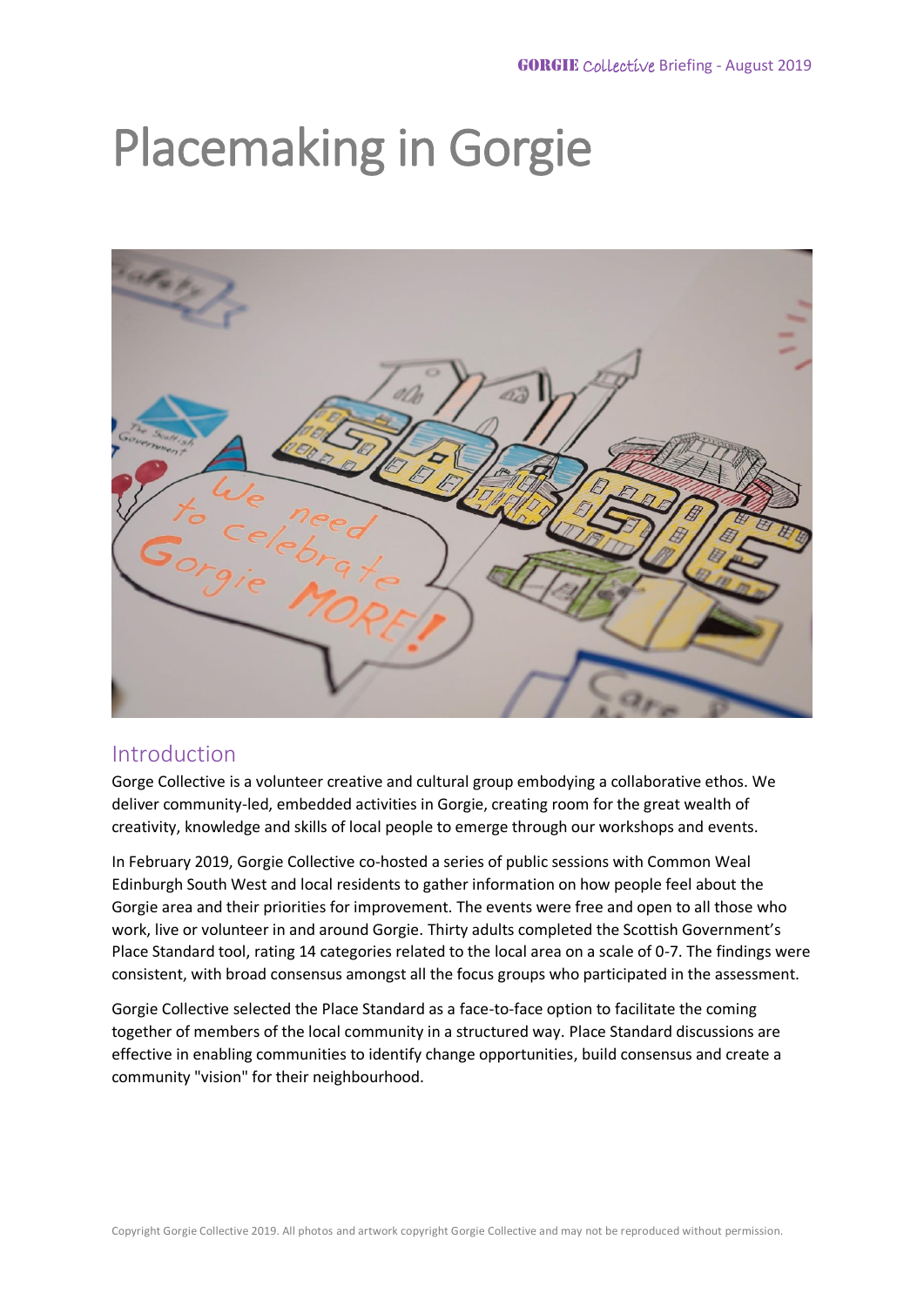# Gorgie: Demographic Profile

The key demographic trends in Gorgie are summarised in the box below.

### **GORGIE PROFILE**

- Gorgie is a **highly-populated urban area**
- The majority of Gorgie residents live in **single person households**
- The vast majority of households comprise **adults**
- Gorgie-Dalry is one of the most **ethnically diverse** neighbourhoods in Scotland, the second most ethnically diverse neighbourhood in the City of Edinburgh
- Most non-white Scottish residents are **migrant workers**

Census data shows that Gorgie-Dalry is a highly-populated urban area. Gorgie is well-known within Edinburgh as a destination for first-time homebuyers and young professionals. The distribution of the housing stock means Gorgie is well positioned to serve these groups, with over a fifth (23% in Gorgie-Dalry) of properties comprising 2 room (1 bedroom) accommodation, compared to an Edinburgh average of just 6%. There are issues with overcrowding  $-7$  of the 10 most housing deprived neighbourhoods in Edinburgh are located in Dalry, Gorgie and Sighthill. Almost all dwellings (96%) in Gorgie-Dalry are tenements or flats.

A very high proportion of people – 55% in Gorgie-Dalry - live in single person households. This is significantly higher than the Edinburgh and Scottish averages at 39% and 35% respectively. Only 7% of households in Gorgie-Dalry comprise children under 16, far lower than the Edinburgh average.

Gorgie-Dalry is one of the most ethnically diverse areas in Scotland and the second most ethnically diverse neighbourhood in Edinburgh after Southside in the city centre. It is home to a large Asian



community, comprising 13% or 1 in 8 local residents. The proportion of Europeans in the area, including a large Polish community, is at 14%, double that of the city as a whole (7.5%). Only around half of the local population (55%) was born in Scotland.

There is a very close correlation between the number of respondents declaring a country of birth outwith Scotland and the number of respondents identifying as being of non-white Scottish ethnicity. This shows that the majority of non-white Scottish residents in the area are migrant workers.

Gorgie-Dalry town centre, one of Edinburgh's 8 town centres, is located on Gorgie Road and Dalry Road. It is an arterial bus route with excellent public transport links. The town centre is typified by small businesses, with businesses owned and managed by Scots as well as migrant workers from Poland, India, China, Italy, Pakistan and Nigeria amongst others.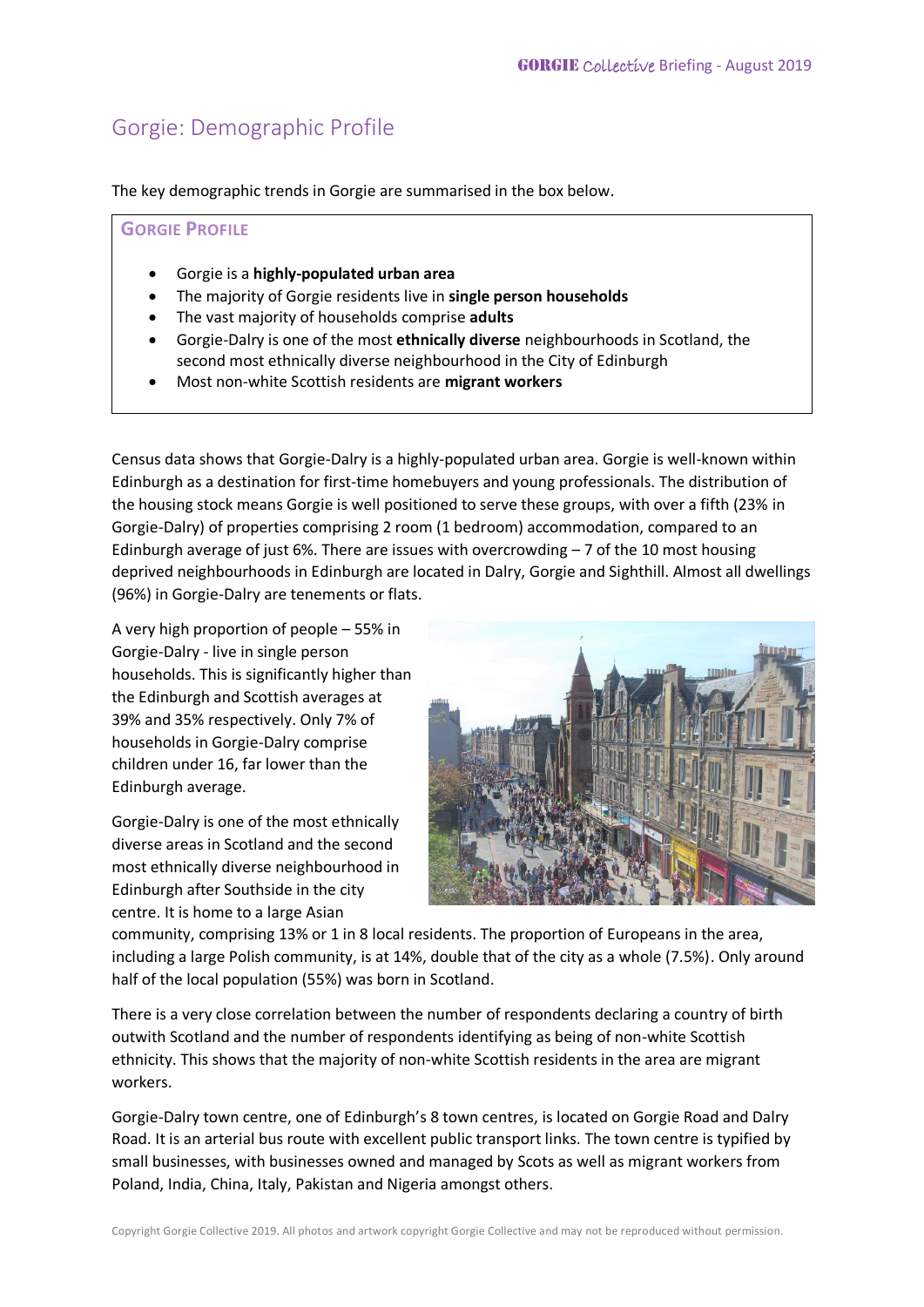# Place Standard Results

The Place Standard categories and the scores gathered through our workshop sessions with local Gorgie residents are summarised below.

| Category                        | Scoring range | Average        |
|---------------------------------|---------------|----------------|
|                                 |               | score          |
| Moving Around                   | 4, 4.5, 2, 4  | 4              |
| <b>Public Transport</b>         | 7, 6, 6, 6    | 6              |
| <b>Traffic and Parking</b>      | 4, 3, 3, 2    | 3              |
| <b>Streets and Spaces</b>       | 4, 4, 3, 4    | 4              |
| Natural Space                   | 3, 3, 4, 2    | 3              |
| Play and Recreation             | 3, 4, 6, 4    | 4              |
| <b>Facilities and Amenities</b> | 5, 5, 4, 2    | 4              |
| Work and Local Economy          | 3, 3.5, 2, 2  | 3              |
| Housing and Community           | 2, 2, 2, 4    | $\overline{2}$ |
| <b>Social Contact</b>           | 3, 2, 2, 1    | $\overline{2}$ |
| <b>Identity and Belonging</b>   | 6, 3.5, 4, 4  | 4              |
| <b>Feeling Safe</b>             | 6, 6, 5, 6    | 6              |
| <b>Care and Maintenance</b>     | 3, 1, 2, 1    | $\overline{2}$ |
| Influence and Sense of Control  | 1, 2, 1, 1    | $\mathbf{1}$   |

# Analysis

## Strengths

The highest scores by far came in the categories Public Transport and Feeling Safe. There were also high scores in the Identity and Belonging category. Many long-term residents had an extremely strong affiliation with the area and often had family living in the area or multi-generational associations. This score was counterbalanced by newer arrivals to the area, who had a comparatively weaker sense of identity.

## PUBLIC TRANSPORT

Residents felt that Gorgie was extremely well-connected in terms of public transport. Gorgie Road is an arterial bus route with buses running every few minutes during the day with direct links to the New Town, Old Town and various University campuses.

The proximity of Haymarket train station was widely appreciated especially by those who worked, commuted or shopped in Glasgow.

Gorgie is also very conveniently located walking distance from the tram/ airport express route via Haymarket, Roseburn or Saughton.

## **FEELING SAFE**

Participants felt universally safe in the area. Reasons given included the friendly feel of the community; good relationships with local shopkeepers and businesses; knowing neighbours in tenement stairs and the location of most streets off a busy arterial road.

There was also a high level of affection towards local institutions such as the Tynecastle Arms and the Gorgie Fish Bar, which had late opening hours and were responsibly managed. The presence of these amenities combined with night buses and continuing pedestrian traffic contributed to a feeling of safety at night throughout the local area.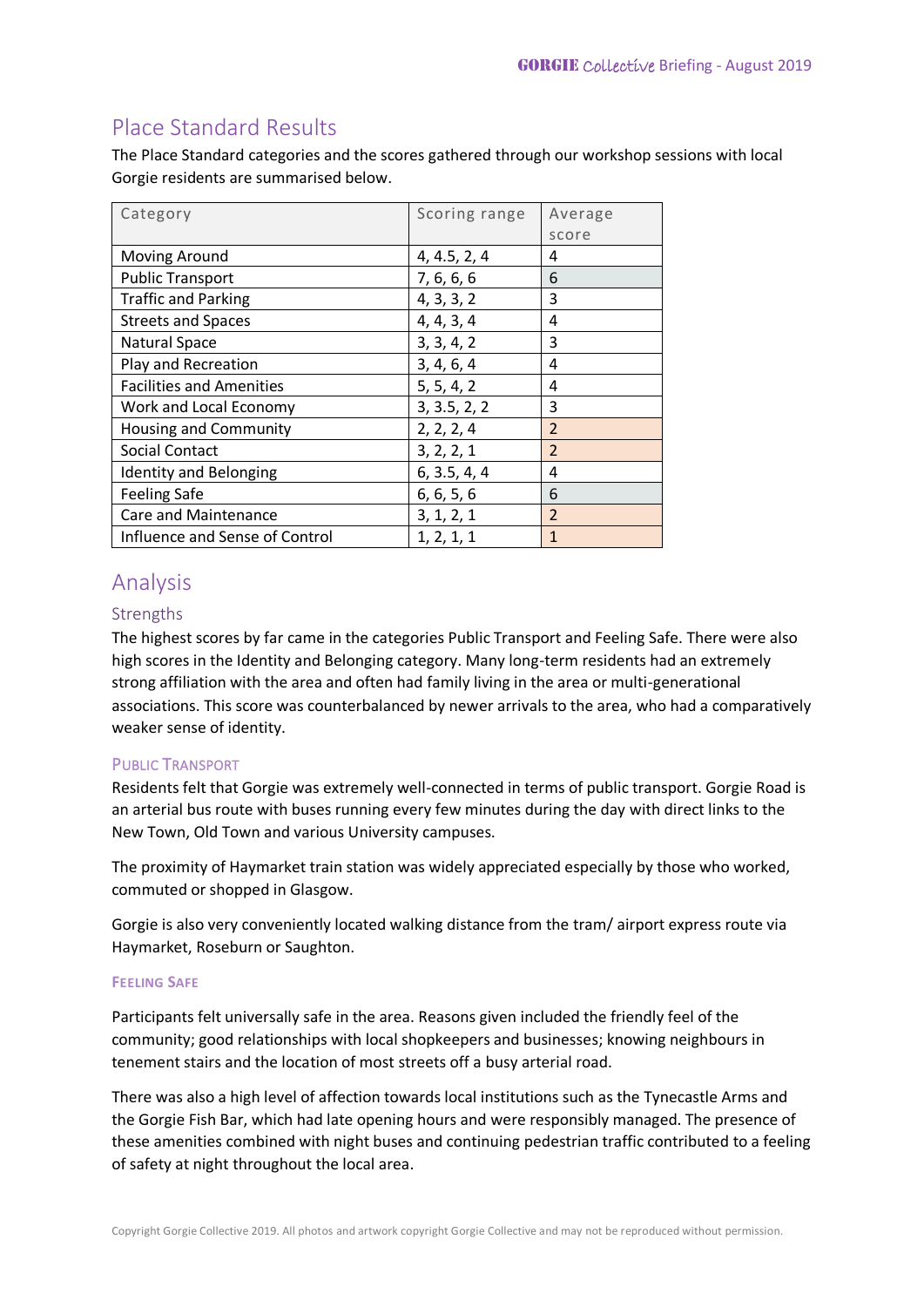#### Issues

The challenges faced by residents in the area generally attracted more attention and discussion in the focus groups than areas with which local residents were content.

People with a strong attachment to the area typically felt that it had been neglected in terms of public services, investment (including basic care and maintenance such as street cleaning) and had been



historically under-resourced with limited advocacy by local representatives. This resulted in a general feeling that Gorgie-Dalry had been 'overlooked' in recent years and that the voices of local people were not heard on local issues.

#### CARE AND MAINTENANCE

Residents were unanimous in their views that Gorgie-Dalry was not as well-maintained as other areas of the city. Issues identified included persistent and unsanctioned littering and dog fouling and inadequate street cleaning which resulted in unsanitary conditions in highly trafficked pedestrian areas. Participants queried the resources directed toward Gorgie-Dalry in comparison with other better maintained town centres in Edinburgh.



Existing parks and green spaces such as Gorgie-Dalry Park and White Park were felt to be 'basic' and underwhelming, with little care or investment in either in recent years. Despite having the redeveloped Saughton Park on our doorstep, Sighthill-Gorgie residents are second bottom in city rankings in terms of satisfaction with parks and green spaces, reflecting dissatisfaction with local provision. The overall impact of a perceived lack of care and

maintenance in our area was a diminished sense of community pride.

Our placemaking discussion findings correlate very closely with responses from the most recent Edinburgh People Survey (2018), an annual survey assessing residents' satisfaction with Council services. Sighthill-Gorgie residents were completely dissatisfied with street cleaning services; only 39% describing themselves as content against an Edinburgh average of 56%. We were also by far the most dissatisfied ward in the city with dog fouling issues, only 27% stating this was not a common problem compared to 48% city-wide.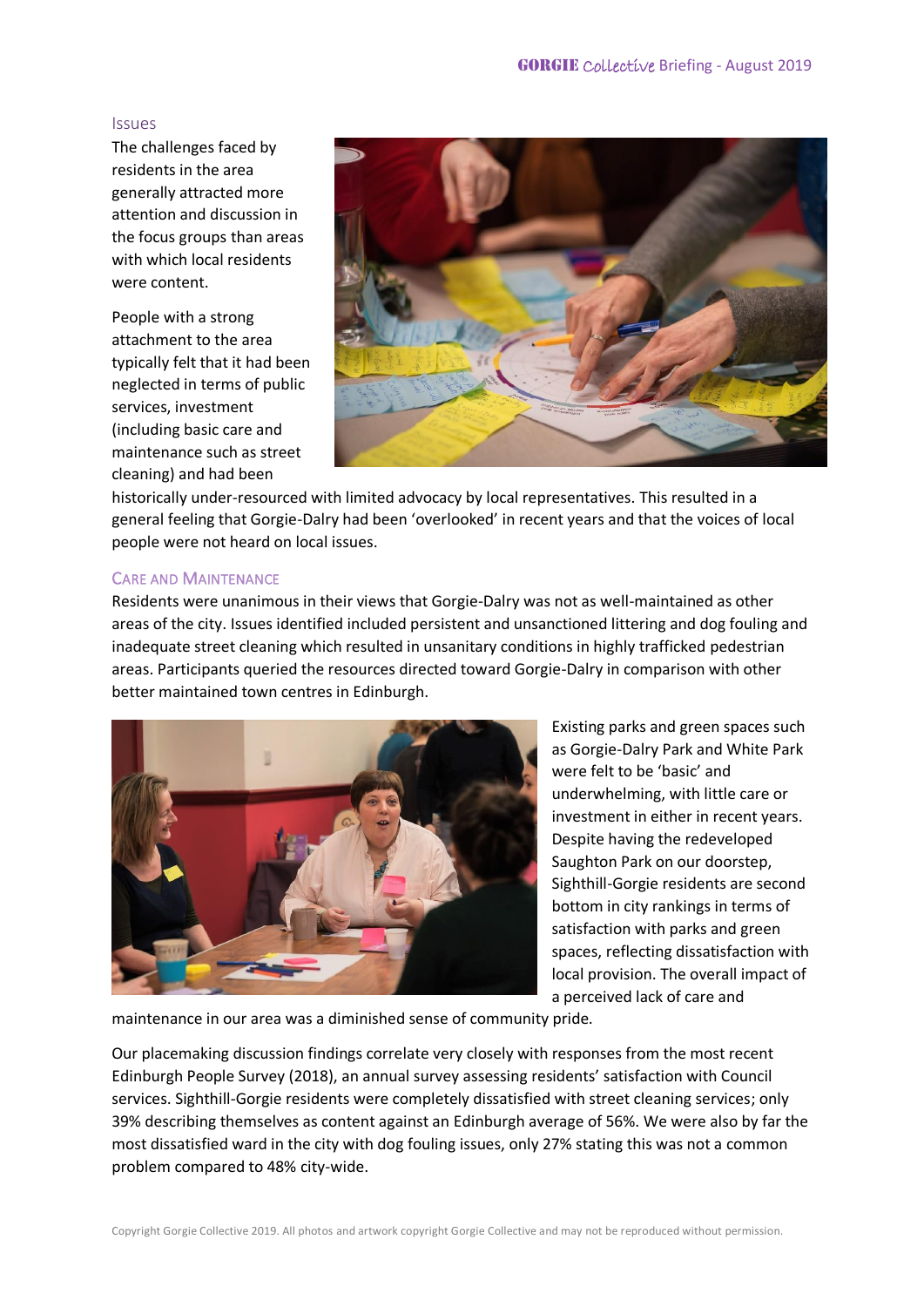## HOUSING AND COMMUNITY

There were mixed views on this topic. Many participants lived in tenement blocks and were positive about the social, architectural and amenity value of the traditional tenements that typify Gorgie. However, there was a general feeling that housing stock in the area had been systematically neglected. Several specific issues related to common stair repairs, backgreen maintenance and antisocial behaviour were raised. These issues were compounded by a perceived lack of support from the Council in tackling them.

The low score was also influenced by recent planning issues in the local area, including several proposed developments that participants felt were very detrimental to the amenity of the homes of local people. There was broad consensus that the views of local residents in Gorgie were not effectively represented or even valued in the planning process.

Less than half the people in our community (45%) believe we have enough information about planning applications compared to an Edinburgh average of 58%. Several participants expressed an interest in forming or joining a local Residents' Association to better advocate for the needs of local residents.

### SOCIAL CONTACT

Whilst people felt comfortable within their community, participants felt that there were limited opportunities for social contact. Historically, a number of local events had focused on attracting families with children, which did not meet the needs of the majority of residents in Gorgie who live in single adult households or with their partner. Diversity in event programming was also felt to be limited with few events celebrating the multinational nature of contemporary Gorgie-Dalry.

Issues with social isolation were identified, in particular for new residents and those adults/couples



with no local networks or support systems. Several attendees had previously participated in Gorgie Collective workshops and wanted to see more free, accessible community activities like this. The high proportion of single person households in Gorgie-Dalry was recognised as elevating the risk of social isolation, although it was noted that the issue is also being actively tackled through the work of Gorgie Collective, Big Hearts, Health All Round and other local

charities and community groups. Whilst wellbeing data is not well measured in the Edinburgh People Survey, indicative low responses to statements such as 'people from different backgrounds get on' (where Sighthill-Gorgie ranks second bottom) and concerns about antisocial behaviour point to similar issues.

An immediate challenge identified was the lack of availability of safe, attractive meeting spaces in the local area. While there are several community centres/ facilities in Gorgie-Dalry, these are mostly open in the daytime on weekdays and do not meet the needs of the majority of residents who are working at this time. There are also limited indoor/outdoor public meeting spaces and those that exist are typically basic with limited facilities.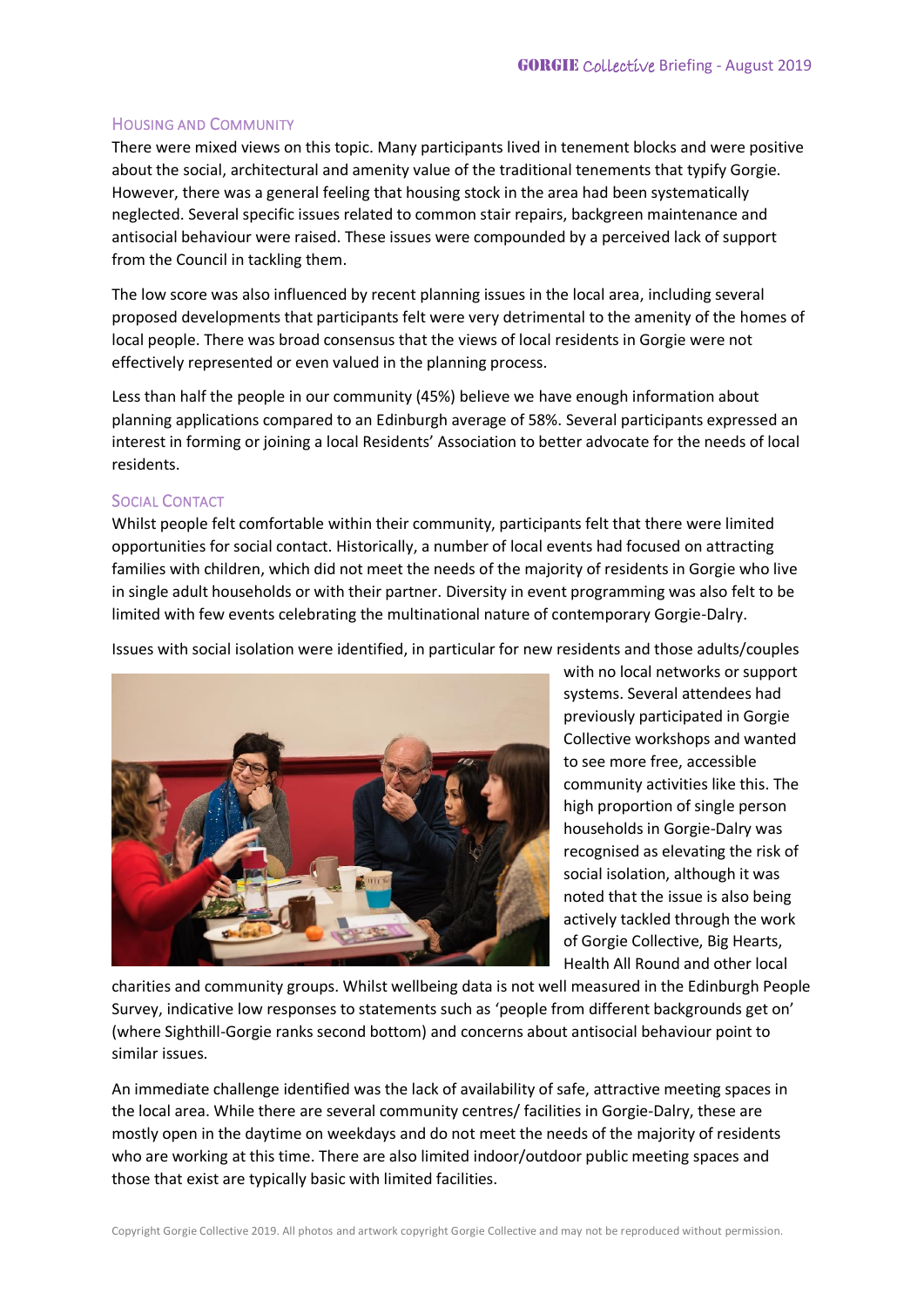### INFLUENCE AND SENSE OF CONTROL

This was the lowest scoring category of all those discussed, with an extremely low average rating of 1. Local residents generally felt that they did not have a say on decisions impacting them directly. This was particularly acute related to local housing and planning issues, as discussed above.

Participants were also concerned that the local area had suffered from poor representation in recent years. Some attendees had experience of contacting local reps on local matters and receiving no or an inadequate response. It was noted that the local Community Council meetings were poorly advertised in the local area (the majority of attendees were not in fact aware of its existence).

It was generally felt that other areas of the city had had more individuals or groups speaking up for their interests and that this meant that they had received more resources. One example cited here was Gorgie Collective research, which has shown that Sighthill-Gorgie and indeed the whole South West locality has received no cultural revenue funding for the last 10 years.

These concerns are borne out by stark findings from the Edinburgh People Survey. In the most recent survey (2018), Sighthill-Gorgie was the most dissatisfied ward in the city by far on the issue of having a say on local issues and services. Only a third (36%) of residents felt they had enough info about the performance of council services against 51% in the city as



a whole. Locals also felt they did not receive enough information about how the Council spends its money. Most concerningly, Sighthill-Gorgie residents were the least satisfied in the whole city with the Council's management of our neighbourhood, with only 58% satisfied, 15 percentage points below the average for Edinburgh at 73%.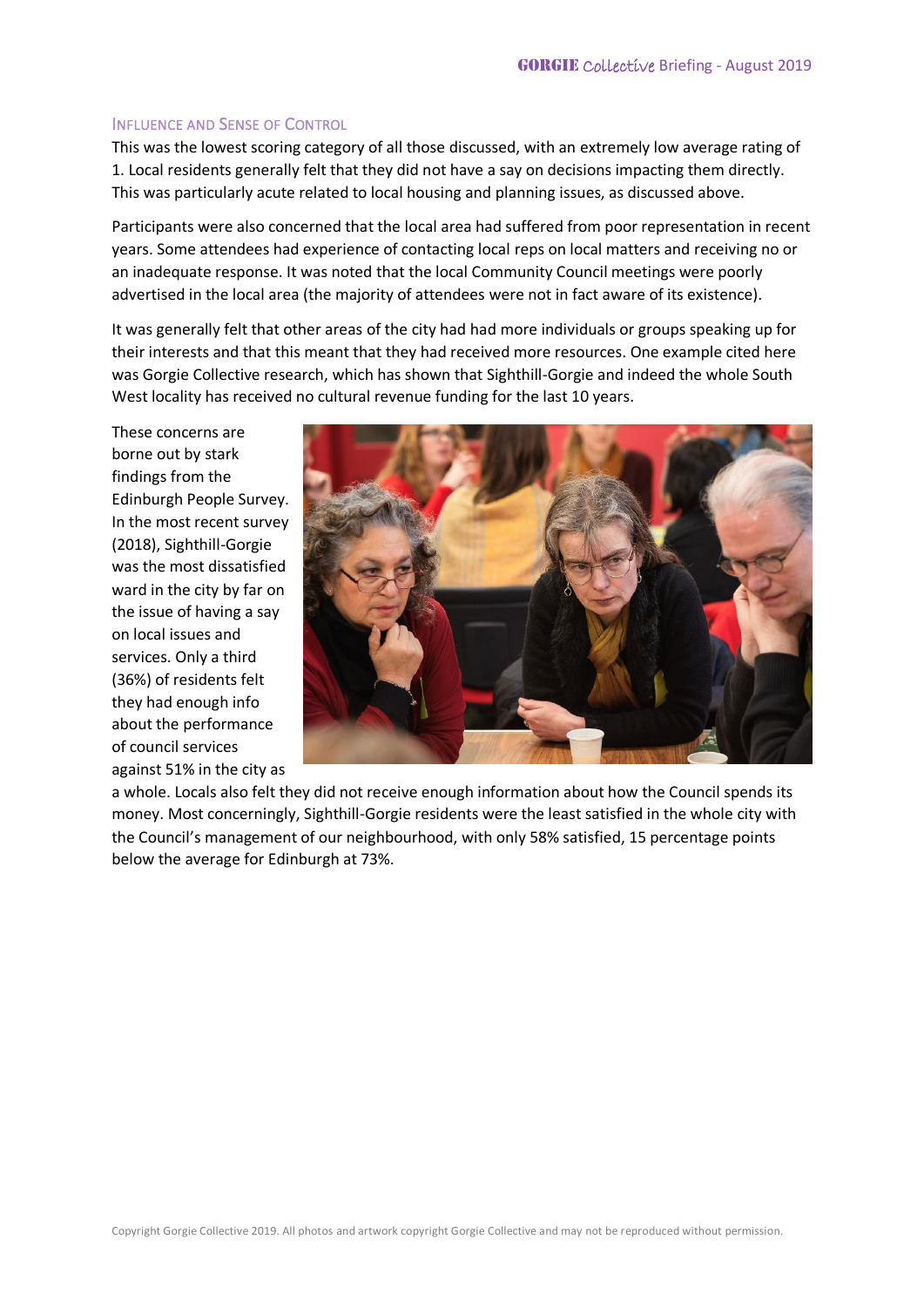## Ideas and Actions

A number of exciting ideas were proposed by participants to improve our local area and make our place an environment that more effectively supports the wellbeing, participation and inclusion of local residents.

There was a lot of interest in improving the care and maintenance in Gorgie and the overall amenity of the area, particularly in addressing persistent littering and dog fouling issues and improving and increasing the number and quality of public green spaces and meeting places.



As a result of a series of recent planning proposals judged to be damaging to the amenity of local residents, there was strong interest in giving a voice to local residents in the planning process, including by learning how to make effective comments on planning applications and establishing a residents' association or similar collective grouping.

There was a widespread feeling that Gorgie had been overlooked and poorly represented in recent years compared to other areas in the city, with limited advocacy for the area on the part of local representatives and officials that had resulted in chronic and persistent under-resourcing in a number of areas such as housing, culture and the public realm. Attendees felt there was an opportunity to improve local participation from a very low baseline, especially by getting involved with community-embedded and volunteer organisations giving a voice to local people.

There was a lot of energy and ambition to see Gorgie-Dalry transformed into a greener, more relaxing space with improved public spaces, a greater sense of community ownership and pride and better local representation. Participants were keen to strengthen existing participation mechanisms and for local residents to have a greater say on decisions impacting them directly.

Gorgie Collective believes that it is fundamental that future placemaking activity in Gorgie is community-led, with local ownership and engagement, and that structural and strategic local development and place plans in our area reflect the aspirations and needs of local residents. Gorgie Collective is a member of the Gorgie-Dalry Community Forum and looks forward to taking forward the findings of this report with Forum colleagues, existing community partners Common Weal Edinburgh South West and Big Hearts, local representatives and organisations who share our objectives and the many passionate local residents who have supported our work to date.